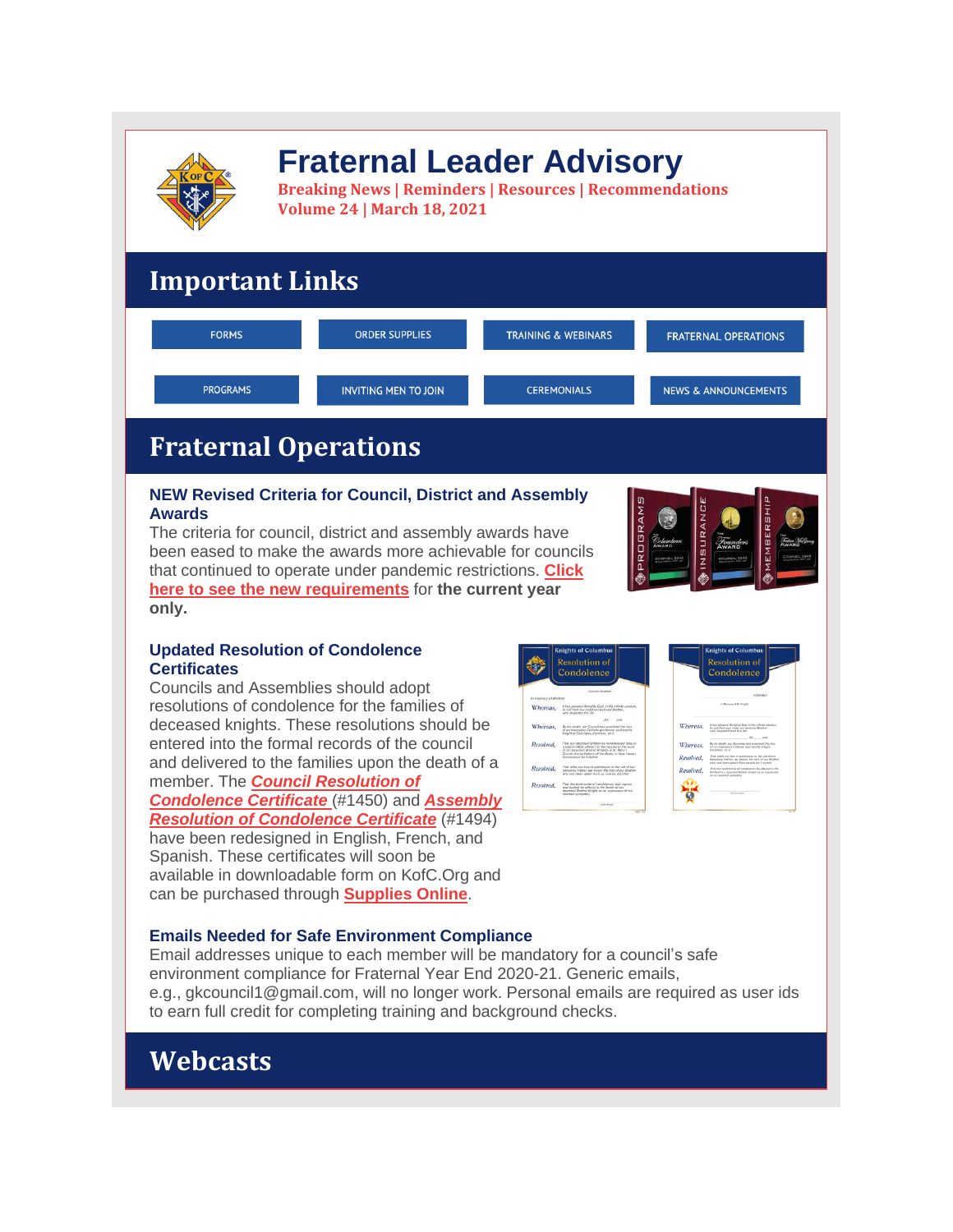## **Fraternal Training Webinar: Adjusted Council Award Criteria**

### **TONIGHT, March 18, 2021 | 8:00 p.m. EDT**

We will review revised criteria for 2020-2021 council awards and discuss how to achieve these awards. We will also discuss methods to engage members under current pandemic restrictions.

Visit **[kofc.org/webinar](http://r20.rs6.net/tn.jsp?f=0017Jvmv69BbCuxc53qKf5ODjnsN6xtcjL1wtIxzJ-RgrCP2b_bCPegO6i-87R17awO-iFw4TpkaHfccRi5Eh70ZvFrmzLt7qFVydNLAg8wwKLbCUTNeF_8H04099HbwDAR_2Z0oOQ8dzB5KuduMcSZJBFs0Vc0wub7BHXwcc1TSICRBw_vH4cIeARclluAWB-m&c=mU4NjQ5g3cDZIONIc_sYzt84_bYFZ2f7_-yBD1WQCKQ0pEEW6emzwA==&ch=6yJW1oWQaRw2SDmvMhsMXEWQPBRYXWQeIaEd9O1yUWin_t3P9Ug56Q==)** to view past Fraternal Training Webinars.

## **Blessed Michael McGivney Pilgrimage Center: "The Canada Years"**

### **Wed., March 24, 2021 | 7:00 p.m. EDT**

Michael McGivney attended two seminaries in Canada: St-Hyacinthe (1868-1870) and Sainte-Marie (1872-1873). These formation years not only prepared him for the priesthood but contributed to his personal and spiritual development as well. Knights of Columbus Supreme Director Dennis Duchesne lives in the region where Father McGivney studied. He'll reflect on the history of the Church in the area and share insights on the experiences of the Knights of Columbus' founder during his time in Canada.

**[Register](http://r20.rs6.net/tn.jsp?f=0017Jvmv69BbCuxc53qKf5ODjnsN6xtcjL1wtIxzJ-RgrCP2b_bCPegO81jgftHMyXiEO47QpzeYG9kx1CKambbD9Am9hIr77LfqHRo3Z4sViVTmRgfT7naKNnWzmfIVwPm1KwjmrQs2kQyBeSLlHl0jIdgBydAHz5SYh1Op13DHsZOo9dQzGnmXMK2ry5s6U2yf7yUGyfuTdkU6sa_J1M2ug==&c=mU4NjQ5g3cDZIONIc_sYzt84_bYFZ2f7_-yBD1WQCKQ0pEEW6emzwA==&ch=6yJW1oWQaRw2SDmvMhsMXEWQPBRYXWQeIaEd9O1yUWin_t3P9Ug56Q==) for "The [Canada](http://r20.rs6.net/tn.jsp?f=0017Jvmv69BbCuxc53qKf5ODjnsN6xtcjL1wtIxzJ-RgrCP2b_bCPegO81jgftHMyXiEO47QpzeYG9kx1CKambbD9Am9hIr77LfqHRo3Z4sViVTmRgfT7naKNnWzmfIVwPm1KwjmrQs2kQyBeSLlHl0jIdgBydAHz5SYh1Op13DHsZOo9dQzGnmXMK2ry5s6U2yf7yUGyfuTdkU6sa_J1M2ug==&c=mU4NjQ5g3cDZIONIc_sYzt84_bYFZ2f7_-yBD1WQCKQ0pEEW6emzwA==&ch=6yJW1oWQaRw2SDmvMhsMXEWQPBRYXWQeIaEd9O1yUWin_t3P9Ug56Q==) [Years"](http://r20.rs6.net/tn.jsp?f=0017Jvmv69BbCuxc53qKf5ODjnsN6xtcjL1wtIxzJ-RgrCP2b_bCPegO81jgftHMyXiEO47QpzeYG9kx1CKambbD9Am9hIr77LfqHRo3Z4sViVTmRgfT7naKNnWzmfIVwPm1KwjmrQs2kQyBeSLlHl0jIdgBydAHz5SYh1Op13DHsZOo9dQzGnmXMK2ry5s6U2yf7yUGyfuTdkU6sa_J1M2ug==&c=mU4NjQ5g3cDZIONIc_sYzt84_bYFZ2f7_-yBD1WQCKQ0pEEW6emzwA==&ch=6yJW1oWQaRw2SDmvMhsMXEWQPBRYXWQeIaEd9O1yUWin_t3P9Ug56Q==) Now!**

### **KnightCast Episode 2**

#### **Thurs., March 25 at 8:00 p.m. EDT**

Episode 2 of the new KnightCast series will air next week! Tune in for an interview with the President of the March for Life, Jeanne Mancini, and Daniel Schachle, father of Mikey Schachle who was the recipient of the miracle leading to the beatification of our Founder. If you missed Episode 1, watch it now on-demand! **[Sign-](http://r20.rs6.net/tn.jsp?f=0017Jvmv69BbCuxc53qKf5ODjnsN6xtcjL1wtIxzJ-RgrCP2b_bCPegO81jgftHMyXiZ1gtuIbIMC7C4WpbfwliD9DxbhyrohVei6KBczdDgss7UUsny31ZUx4fqtIAE3ZSRCTltGQhIWwv8i_3V_r9Q9o0XXJTewEJdXNuJ4fdmew=&c=mU4NjQ5g3cDZIONIc_sYzt84_bYFZ2f7_-yBD1WQCKQ0pEEW6emzwA==&ch=6yJW1oWQaRw2SDmvMhsMXEWQPBRYXWQeIaEd9O1yUWin_t3P9Ug56Q==)**



**up [here](http://r20.rs6.net/tn.jsp?f=0017Jvmv69BbCuxc53qKf5ODjnsN6xtcjL1wtIxzJ-RgrCP2b_bCPegO81jgftHMyXiZ1gtuIbIMC7C4WpbfwliD9DxbhyrohVei6KBczdDgss7UUsny31ZUx4fqtIAE3ZSRCTltGQhIWwv8i_3V_r9Q9o0XXJTewEJdXNuJ4fdmew=&c=mU4NjQ5g3cDZIONIc_sYzt84_bYFZ2f7_-yBD1WQCKQ0pEEW6emzwA==&ch=6yJW1oWQaRw2SDmvMhsMXEWQPBRYXWQeIaEd9O1yUWin_t3P9Ug56Q==)** with your membership number to receive the link to watch! Members who are already signed up for KnightCast will receive the link to watch Episode 2 on March 25.

## **Membership Growth**

### **Free Online Membership**

In honor of Blessed Michael McGivney, men can join as online members for free at **[kofc.org/joinus](http://r20.rs6.net/tn.jsp?f=0017Jvmv69BbCuxc53qKf5ODjnsN6xtcjL1wtIxzJ-RgrCP2b_bCPegO70IqJo5WRbh2O-5lx2mxfODhyPYGrDQ3lSZWjJ_zebxnb29FX4x5yNhfPZ35E94vlHi7B0gzgKlXnbiL5r06xEN2ZG8jJnjmhaxH_vGE269gcH2ODgwhMVmEygSc_H5LRkH1SbhcC4PcQ8WqUhWguQ=&c=mU4NjQ5g3cDZIONIc_sYzt84_bYFZ2f7_-yBD1WQCKQ0pEEW6emzwA==&ch=6yJW1oWQaRw2SDmvMhsMXEWQPBRYXWQeIaEd9O1yUWin_t3P9Ug56Q==)** using promo code **MCGIVNEY2020.**

### **Conduct a Church Drive**

With the exciting announcement of reductions to council intake goals, and with parishes beginning to open up as more people get vaccinated, this may be the perfect time to plan a Church Drive. Watch "**How To Run a [Successful](http://r20.rs6.net/tn.jsp?f=0017Jvmv69BbCuxc53qKf5ODjnsN6xtcjL1wtIxzJ-RgrCP2b_bCPegO81jgftHMyXi0FtHB7zBj3KSveNrOSpIVjYY6eqQvi8pRhEIpa1ezYzxyS8MYP53N1c9qkKVqby-jMoJ76Pz31O5Krind0Py1XzPApEEwz6DK25jb9mmKX1JROYfsJbaYb23X3x-06ZVgC-0Jx_5iCWz6h5unX7EHw1ZbaxNVS9AiRoer5w9T0EQJIlqd4pnHqfDqO-7hSDZQT6LXhmk_qn2E2LMn7_kgGR6p5Lu7ZbzIC0FS1VAJ10=&c=mU4NjQ5g3cDZIONIc_sYzt84_bYFZ2f7_-yBD1WQCKQ0pEEW6emzwA==&ch=6yJW1oWQaRw2SDmvMhsMXEWQPBRYXWQeIaEd9O1yUWin_t3P9Ug56Q==) Open House**" here. If it's too early for your council to conduct an in-person Church drive, the same steps apply to conducting a virtual drive.

**[Register](http://r20.rs6.net/tn.jsp?f=0017Jvmv69BbCuxc53qKf5ODjnsN6xtcjL1wtIxzJ-RgrCP2b_bCPegO81jgftHMyXiHXGWkLDXXq-YHgxxq8jUWu-KzsWoAQryPTpwf8JkwtJmRbmgmHcPM8gnJhdnE9_IMzMMoZgbdlWM3eHGxzTvA_ksYyotb7q3g5jOh2UxkVDP2pntXKnRGc0JNmXxq4L7LXGOEZXU1EDMrAVN9L6ANUjNOFdIDd73ZNFxM9MzprQ=&c=mU4NjQ5g3cDZIONIc_sYzt84_bYFZ2f7_-yBD1WQCKQ0pEEW6emzwA==&ch=6yJW1oWQaRw2SDmvMhsMXEWQPBRYXWQeIaEd9O1yUWin_t3P9Ug56Q==) for the [Training](http://r20.rs6.net/tn.jsp?f=0017Jvmv69BbCuxc53qKf5ODjnsN6xtcjL1wtIxzJ-RgrCP2b_bCPegO81jgftHMyXiHXGWkLDXXq-YHgxxq8jUWu-KzsWoAQryPTpwf8JkwtJmRbmgmHcPM8gnJhdnE9_IMzMMoZgbdlWM3eHGxzTvA_ksYyotb7q3g5jOh2UxkVDP2pntXKnRGc0JNmXxq4L7LXGOEZXU1EDMrAVN9L6ANUjNOFdIDd73ZNFxM9MzprQ=&c=mU4NjQ5g3cDZIONIc_sYzt84_bYFZ2f7_-yBD1WQCKQ0pEEW6emzwA==&ch=6yJW1oWQaRw2SDmvMhsMXEWQPBRYXWQeIaEd9O1yUWin_t3P9Ug56Q==) [Webinar](http://r20.rs6.net/tn.jsp?f=0017Jvmv69BbCuxc53qKf5ODjnsN6xtcjL1wtIxzJ-RgrCP2b_bCPegO81jgftHMyXiHXGWkLDXXq-YHgxxq8jUWu-KzsWoAQryPTpwf8JkwtJmRbmgmHcPM8gnJhdnE9_IMzMMoZgbdlWM3eHGxzTvA_ksYyotb7q3g5jOh2UxkVDP2pntXKnRGc0JNmXxq4L7LXGOEZXU1EDMrAVN9L6ANUjNOFdIDd73ZNFxM9MzprQ=&c=mU4NjQ5g3cDZIONIc_sYzt84_bYFZ2f7_-yBD1WQCKQ0pEEW6emzwA==&ch=6yJW1oWQaRw2SDmvMhsMXEWQPBRYXWQeIaEd9O1yUWin_t3P9Ug56Q==) Now!**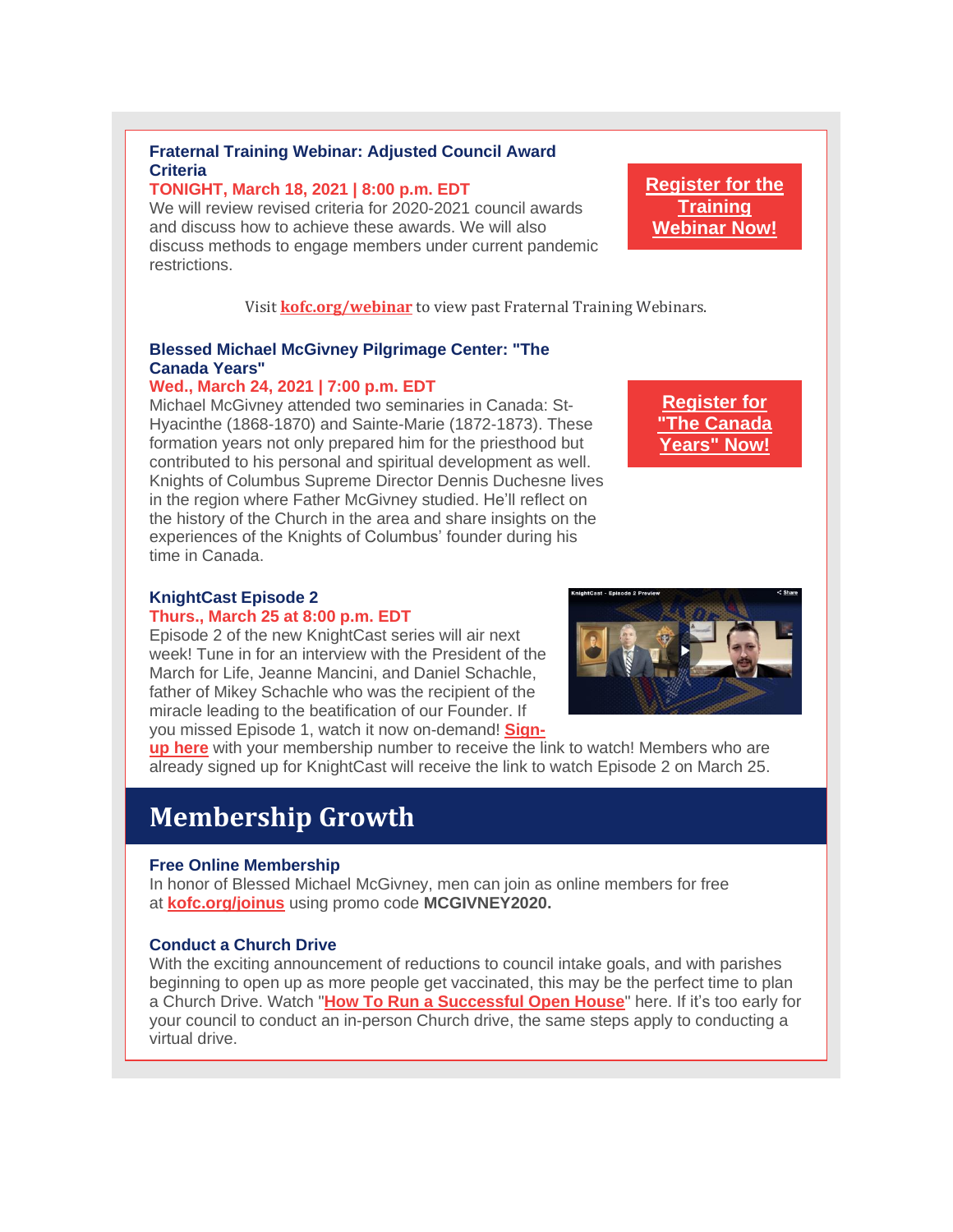#### **Fraternal Benefits Seminars Present Great Opportunities**

Educate each prospective Knight about the **[benefits](http://r20.rs6.net/tn.jsp?f=0017Jvmv69BbCuxc53qKf5ODjnsN6xtcjL1wtIxzJ-RgrCP2b_bCPegO6i-87R17awOpBZB6agD3g84m6e6ytdO-x4Eh0YyhfLcLQ9fpsYwAhA-pooZWQ9UctajjSUwIxupVaDi76W-3RsMh5pJFAzwSTGA2O-H01HKj0wrLjIJsVx6XCtWIN-VWVG-MmmKug6Add5Et2gSgQTJPco4BXLEeKgijIVhfW7R&c=mU4NjQ5g3cDZIONIc_sYzt84_bYFZ2f7_-yBD1WQCKQ0pEEW6emzwA==&ch=6yJW1oWQaRw2SDmvMhsMXEWQPBRYXWQeIaEd9O1yUWin_t3P9Ug56Q==)** offered to him and his family when he joins. Build your partnership with your **Field [Agent](http://r20.rs6.net/tn.jsp?f=0017Jvmv69BbCuxc53qKf5ODjnsN6xtcjL1wtIxzJ-RgrCP2b_bCPegO6i-87R17awOrYb7aFYtolIN4gxmJiYdRB6g1F10qZ-xT0UfUnJqO3J1utLa5l2hIKyTuYrmcrT7TaaK1DosY3ymXJNPeIiVYkOQVe7YG9UafP3o_wt78mSo3O82Ado8KBed1zDR0AbneZyfSA4rATo=&c=mU4NjQ5g3cDZIONIc_sYzt84_bYFZ2f7_-yBD1WQCKQ0pEEW6emzwA==&ch=6yJW1oWQaRw2SDmvMhsMXEWQPBRYXWQeIaEd9O1yUWin_t3P9Ug56Q==)** and schedule a Fraternal Benefits Seminar. Extend the invitation to prospective members, so they learn more about the Order's top-rated insurance products. These events help your council achieve the **[Founders](http://r20.rs6.net/tn.jsp?f=0017Jvmv69BbCuxc53qKf5ODjnsN6xtcjL1wtIxzJ-RgrCP2b_bCPegO2uvLUgZUWtYjyTQyIXCW-PDIoLv4Fm1Pz25wUtM7_RszxUO5HfglI1RKb1S76Z_dlIkWlNKVnqbqhTzUCU9l3YSm1Cog70GNceE6PKEge5JErzIRpF9UWUZM3HGnI7grPD8HpCKfiAxECP9sVj4oWL1_0umvUoyzraFGxBSVivELwIEwT7pu3Q=&c=mU4NjQ5g3cDZIONIc_sYzt84_bYFZ2f7_-yBD1WQCKQ0pEEW6emzwA==&ch=6yJW1oWQaRw2SDmvMhsMXEWQPBRYXWQeIaEd9O1yUWin_t3P9Ug56Q==) Award** and promote the good of the Order.

#### **Invite a Man to Join the Order to Honor our Founder**

Founder's Day is March 29! Honor our newly beatified founder by sharing the **story of his life and [legacy](http://r20.rs6.net/tn.jsp?f=0017Jvmv69BbCuxc53qKf5ODjnsN6xtcjL1wtIxzJ-RgrCP2b_bCPegO9a4AGnde7edNMCDblQmFzT0fZSdRDPHZLD84OW6m6FU4k461LI6WS4MBoC8Wg_A2KL-i3g0OpWuIhKnbmehAiFe2mSLQdSt-4v5Ua2fu4Vw7ifBV0iOcghjfLnY3jfpJw==&c=mU4NjQ5g3cDZIONIc_sYzt84_bYFZ2f7_-yBD1WQCKQ0pEEW6emzwA==&ch=6yJW1oWQaRw2SDmvMhsMXEWQPBRYXWQeIaEd9O1yUWin_t3P9Ug56Q==)** with those around you. This is a great opportunity to welcome online members to council participation.

#### **Invite Men Who Join Online to Your Council**

Nearly 15,000 men have joined the Order online since July 2020. Work with your district deputy to identify the online members in your community and invite them to join your council through an **in-person or virtual [exemplification](http://r20.rs6.net/tn.jsp?f=0017Jvmv69BbCuxc53qKf5ODjnsN6xtcjL1wtIxzJ-RgrCP2b_bCPegO2uvLUgZUWtYoeDKEevqDKxzjPjWAbmQ33xICJ5eBzlcGvQ5G5I6XbafNtNnqnbknn1MF2Eg5GDCMVPUTp3kxNrxnzgK5jU16VLwsYc2HSfTB3FCdEBBLMnKV-OHjCE_dLlX4cslNWz05_U8njwARqHxcNqb8KYaC16jSEll5SluD4AZ4XDnIDE7DSLRAuMYmA==&c=mU4NjQ5g3cDZIONIc_sYzt84_bYFZ2f7_-yBD1WQCKQ0pEEW6emzwA==&ch=6yJW1oWQaRw2SDmvMhsMXEWQPBRYXWQeIaEd9O1yUWin_t3P9Ug56Q==)**.

## **Evangelization and Faith Formation**

#### **Prayer Resources for You and Your Council**

Grow in your devotion to our Founder using the new Blessed Michael McGivney Prayer Hour program option, and reflect upon the life and example of Saint Joseph; seek to imitate his virtue as our Blessed Michael McGivney did. Learn more by clicking the buttons below.

## **Blessed Michael [McGivney](http://r20.rs6.net/tn.jsp?f=0017Jvmv69BbCuxc53qKf5ODjnsN6xtcjL1wtIxzJ-RgrCP2b_bCPegO1Mke5RkV3VwuCSabKZGWsaEY6IplphrJ68GXvbvSU_F095hJ0HQqCV-JJwz_rXGtUn1dzGF57FU6rqRAgpJMyfdHlzQq97aPldAMKfLfb0mwpnvTCQgYviv54DeAYO7LjNOoF-belcJcwRgllWpZKfR-GC9he0BPtRl3L2Ru00XG1BFwy1fC2vMl-9DqrKuaWbtQL_iJUAd&c=mU4NjQ5g3cDZIONIc_sYzt84_bYFZ2f7_-yBD1WQCKQ0pEEW6emzwA==&ch=6yJW1oWQaRw2SDmvMhsMXEWQPBRYXWQeIaEd9O1yUWin_t3P9Ug56Q==) Prayer Hour St. Joseph [Resources](http://r20.rs6.net/tn.jsp?f=0017Jvmv69BbCuxc53qKf5ODjnsN6xtcjL1wtIxzJ-RgrCP2b_bCPegO9a4AGnde7edDgjUICiG_axBAb3-46tSlC8jdMaxZ-p3cE_RlJ7y9QWqmvvyzxsdo4_8V6ZWm9s1wAKTKZObwBIkVpsj_zzNttmgXuvwxZh1idRO42Y8ao23ZBkoHexE-B3gQbGcf6yPJsMwhmaDrH3T8x1PYfgNxRRCJfqkMids&c=mU4NjQ5g3cDZIONIc_sYzt84_bYFZ2f7_-yBD1WQCKQ0pEEW6emzwA==&ch=6yJW1oWQaRw2SDmvMhsMXEWQPBRYXWQeIaEd9O1yUWin_t3P9Ug56Q==)**

## **NEW Resource: Faith in Action Program Forms Reference Guide**

As councils prepare to submit state program award entries and end-of-year program reporting, we have a new resource to help simplify and clarify these processes. Please reference the new **Program Forms [Reference](http://r20.rs6.net/tn.jsp?f=0017Jvmv69BbCuxc53qKf5ODjnsN6xtcjL1wtIxzJ-RgrCP2b_bCPegO81jgftHMyXiuokR3hZGJGpqDRweRoHMylSiRB8d4fQnLHWZtuYD_BOHmDitOGjOY9htx_VRaRfQBjm_WS-MsiM7BcwlMiqzyMIuSFEoc75mLcMOSOZlHVkG2Rabc1hAKFlize-p4_OlNHccjlOUGY2SGqT05pUt-w5sX4vhmNNXhBi_8x3mHDnVw_uBAHU7kf_JMgBJFDIX&c=mU4NjQ5g3cDZIONIc_sYzt84_bYFZ2f7_-yBD1WQCKQ0pEEW6emzwA==&ch=6yJW1oWQaRw2SDmvMhsMXEWQPBRYXWQeIaEd9O1yUWin_t3P9Ug56Q==) Guide**. This resource lists all existing program forms and processes while providing links to the most current forms and online submission links.

## **Form Due Date Extension**

**Free Throw [Winner](http://r20.rs6.net/tn.jsp?f=0017Jvmv69BbCuxc53qKf5ODjnsN6xtcjL1wtIxzJ-RgrCP2b_bCPegO9a4AGnde7ed0e_I2NTiLGNpBNuY_mDedSIsJFbrOrRB2voPHQQhNjZ9MD-72pQvt4ul1Wia22hJJdfq4UXCrcVZ-UUOcu9WCGUgrxTo6rYHudQnsjKLEph5t5_JcZa-dQsoDrXN5vMHlTuKWHSOIkrlVmM_gkdP6A8dygU0wYj1fzS8Jm_2pY2iXK2PtZawA5WMw68IHcFDY6kSMxcSUQP4nKOCMV9txg==&c=mU4NjQ5g3cDZIONIc_sYzt84_bYFZ2f7_-yBD1WQCKQ0pEEW6emzwA==&ch=6yJW1oWQaRw2SDmvMhsMXEWQPBRYXWQeIaEd9O1yUWin_t3P9Ug56Q==) Score Sheets** are now due by May 7 to the Supreme Council. Extending the due date of jurisdictional winners will allow more councils to participate in the program. Our hopes are that once the weather improves, more will be able hold the competitions outdoors.



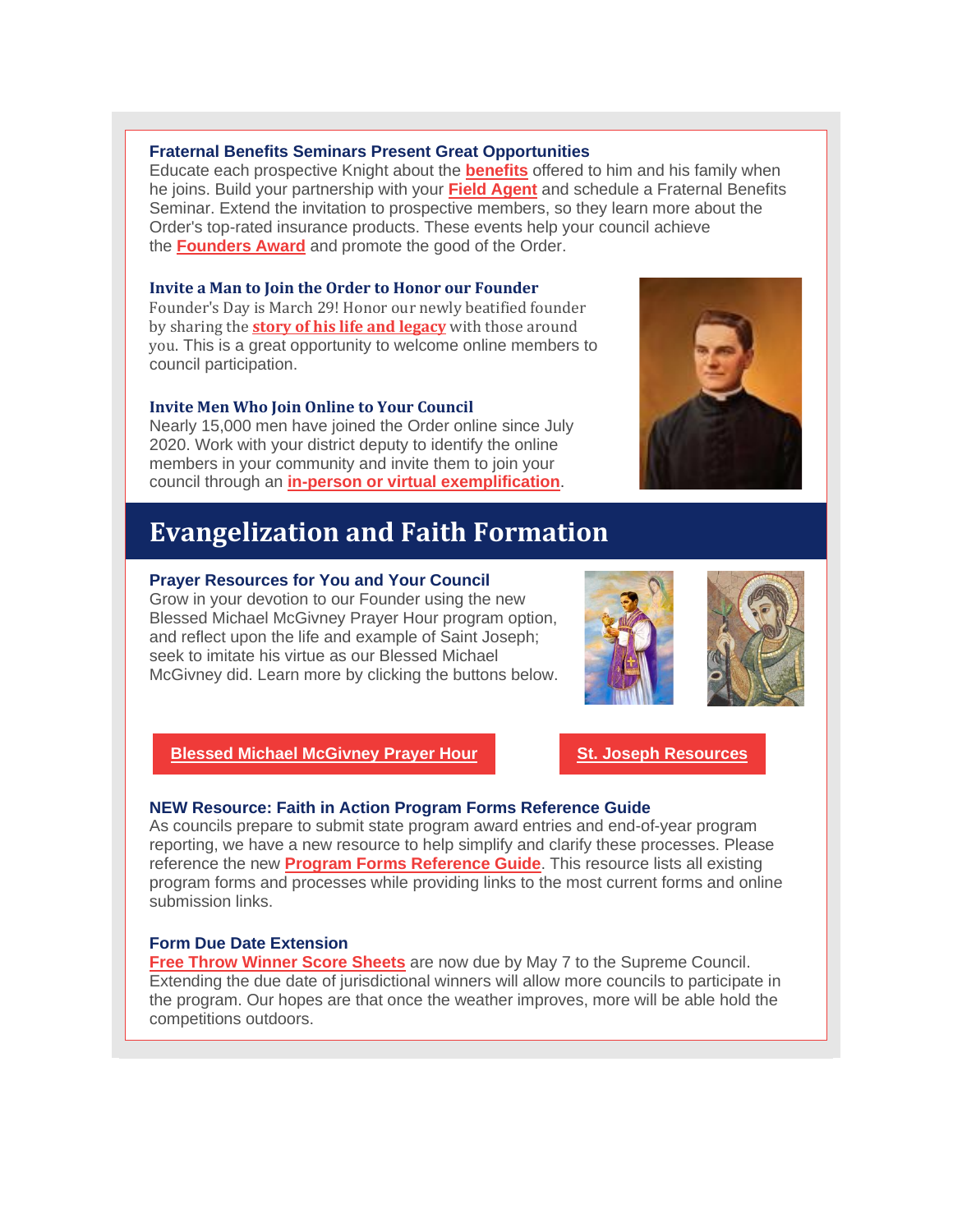#### **Faith: Holy Hour**

As we continue through Lent in preparation for Easter, let us consider spending time 'watching and praying' with our Eucharistic Lord. To learn more about leading a Holy Hour at your parish, visit **[kofc.org/holyhour](http://r20.rs6.net/tn.jsp?f=0017Jvmv69BbCuxc53qKf5ODjnsN6xtcjL1wtIxzJ-RgrCP2b_bCPegO2uvLUgZUWtYXWDgSdxphSRYJIyt2ZlR3S5W7XRS4XiR1PSpYpwUxfpuUmkVx_ohpUS7AxRBkfpNvHqV65fY7YUvPHkcXrkFFrwaDghSPIiL7l6Pu-cQYDfCaaFS3vPTOVK-DRRWlhdeF2iBa-PIiCPomCmwLrMpF95duPNyGD_-ZBlgV_bNLZA=&c=mU4NjQ5g3cDZIONIc_sYzt84_bYFZ2f7_-yBD1WQCKQ0pEEW6emzwA==&ch=6yJW1oWQaRw2SDmvMhsMXEWQPBRYXWQeIaEd9O1yUWin_t3P9Ug56Q==)**.

#### **Family: Good Friday Family Promotion**

As we approach Holy Week, your council should encourage families to attend the Good Friday Liturgy of the Lord's Passion. This is a perfect way to spiritually enter into the passion and death of Jesus as well as an opportunity to support Christians in the Holy Land through the Pontifical Good Friday Collection for the Holy Land. To learn more about the importance of this collection, **click [HERE](http://r20.rs6.net/tn.jsp?f=0017Jvmv69BbCuxc53qKf5ODjnsN6xtcjL1wtIxzJ-RgrCP2b_bCPegO2TNWuAZ0I0yKsHrVcZn5u7ETT5eayOwUpN7ofjlAW_mIxlrEpKOZqVxs0Hzf_LET6e-L3IA9Ahi49pAFAsn62azio73J03DU7WIbT4mgBHrCJOC5L2nECzVU9dJUhxAvr2DAVOGyfp0CwrJ-hgw0H5uDOiNW0Ddy0bc_AiaPHmdEMsrNcxsas7x0QJPB5iGD3z1v9Bk7XDgUQ9J9bV8TRFmpqbo_gQdC-vQ-pgz86h4-SlSark5PRQ=&c=mU4NjQ5g3cDZIONIc_sYzt84_bYFZ2f7_-yBD1WQCKQ0pEEW6emzwA==&ch=6yJW1oWQaRw2SDmvMhsMXEWQPBRYXWQeIaEd9O1yUWin_t3P9Ug56Q==)**.

### **For more information about this month's highlighted programs click [here.](http://r20.rs6.net/tn.jsp?f=0017Jvmv69BbCuxc53qKf5ODjnsN6xtcjL1wtIxzJ-RgrCP2b_bCPegO3-QOzilr8UyTGzxbU5fZZxMnGkBD5JGVAsLSnsemA6Kx9K9XZOzK5T5KKKGmKnoSf_ljmo0HYEJXWFBNwRP9OZHpuaOTjDb_HAsSAb5L350Pzc1CeRZ6hEvlW_fVBGz2HrOH9GHlOCoIUUci8aITZmkoTNIisEZ5kyqJIe0Z-skB2pv1ujs-LjyJ_yK7CEYHM67yvbmfd82&c=mU4NjQ5g3cDZIONIc_sYzt84_bYFZ2f7_-yBD1WQCKQ0pEEW6emzwA==&ch=6yJW1oWQaRw2SDmvMhsMXEWQPBRYXWQeIaEd9O1yUWin_t3P9Ug56Q==)**

## **District Deputy Corner**

- Contact your councils to review the adjusted **Star [Council](http://r20.rs6.net/tn.jsp?f=0017Jvmv69BbCuxc53qKf5ODjnsN6xtcjL1wtIxzJ-RgrCP2b_bCPegO81jgftHMyXi9LNIIa-dOla5Ugc-VNQTGactkjjpJh27qxH1dpU1xegd0pkcD4wEVTEjfvG0AbDMGAHtrqD2YdhcbyMDjY-vWRqGmyG1skqm0kbmNZrefTjwvEgUEkOQTVD4TrMe__xjQhOru8mbT76JVtyvqNpP6ikP00WxNg_-5vMsQHuV-ig=&c=mU4NjQ5g3cDZIONIc_sYzt84_bYFZ2f7_-yBD1WQCKQ0pEEW6emzwA==&ch=6yJW1oWQaRw2SDmvMhsMXEWQPBRYXWQeIaEd9O1yUWin_t3P9Ug56Q==) [requirements](http://r20.rs6.net/tn.jsp?f=0017Jvmv69BbCuxc53qKf5ODjnsN6xtcjL1wtIxzJ-RgrCP2b_bCPegO81jgftHMyXi9LNIIa-dOla5Ugc-VNQTGactkjjpJh27qxH1dpU1xegd0pkcD4wEVTEjfvG0AbDMGAHtrqD2YdhcbyMDjY-vWRqGmyG1skqm0kbmNZrefTjwvEgUEkOQTVD4TrMe__xjQhOru8mbT76JVtyvqNpP6ikP00WxNg_-5vMsQHuV-ig=&c=mU4NjQ5g3cDZIONIc_sYzt84_bYFZ2f7_-yBD1WQCKQ0pEEW6emzwA==&ch=6yJW1oWQaRw2SDmvMhsMXEWQPBRYXWQeIaEd9O1yUWin_t3P9Ug56Q==)** and offer your support to help them earn the award.
- Coordinate a district **[Fraternal](http://r20.rs6.net/tn.jsp?f=0017Jvmv69BbCuxc53qKf5ODjnsN6xtcjL1wtIxzJ-RgrCP2b_bCPegO81jgftHMyXiEMgZig2p4JrSy5idG6mTb-R9nOriOPb6nMRvcDcjswjyb7ltnrrttMy64KSigyc7utthxJ_IUiZzYKgA-oAG06GTiNqst_MLw7jkyDyFgu_u6rogYMPeo14bUu89evpjSta4Nj2nO4oIN4-GFojl77Tl5PiTaRSP&c=mU4NjQ5g3cDZIONIc_sYzt84_bYFZ2f7_-yBD1WQCKQ0pEEW6emzwA==&ch=6yJW1oWQaRw2SDmvMhsMXEWQPBRYXWQeIaEd9O1yUWin_t3P9Ug56Q==) Benefit Seminar** (virtual or in person) so every council has the opportunity to earn the Founder's Award.
- It is vital to the health of our Order that we keep accurate records of our charitable donations and good works. Your diligence is crucial to our success in gathering this information. Contact all your councils to ensure they complete the *Annual Survey of [Fraternal](http://r20.rs6.net/tn.jsp?f=0017Jvmv69BbCuxc53qKf5ODjnsN6xtcjL1wtIxzJ-RgrCP2b_bCPegO81jgftHMyXiVHbTNQPN7TYrARFWYayMhP9vDEzFGLpNl5m3WLqLWrTRA03dM40wt_zJCMxpsRgvHYTIDI5bLyeZ5A6DJfVgPwSF7IivTdi2v0uCkd4wYxKP2Zd01cBQ9zWFUiPtrqNVwbN8kSYU_KU-dyHwiUpr4kQSP0yFAVpa&c=mU4NjQ5g3cDZIONIc_sYzt84_bYFZ2f7_-yBD1WQCKQ0pEEW6emzwA==&ch=6yJW1oWQaRw2SDmvMhsMXEWQPBRYXWQeIaEd9O1yUWin_t3P9Ug56Q==) Activity* (#1728). The best method for submitting this form is online via **[Officers'](http://r20.rs6.net/tn.jsp?f=0017Jvmv69BbCuxc53qKf5ODjnsN6xtcjL1wtIxzJ-RgrCP2b_bCPegO5F7Gm555PmLJ64gsYJ-LOs6CPe5G_wM8x7Bt6oT2Gj0cjL1IFOFjKU1bcU2I8VuBhU2BpK5f9MF1_79ZcfHy9rkewI2WHJe_fu0HmnH1opbsG3W43GbfSAQ7O9SdH6Of3o7fXuYUejNPxHqgeV223AgP9oUcBCEPr6NwO4HEMeIt33JM0sVmaw=&c=mU4NjQ5g3cDZIONIc_sYzt84_bYFZ2f7_-yBD1WQCKQ0pEEW6emzwA==&ch=6yJW1oWQaRw2SDmvMhsMXEWQPBRYXWQeIaEd9O1yUWin_t3P9Ug56Q==) Online**.

## **Council Officer Corner**

### **Grand Knight**

- Review the adjusted **Star Council [requirements](http://r20.rs6.net/tn.jsp?f=0017Jvmv69BbCuxc53qKf5ODjnsN6xtcjL1wtIxzJ-RgrCP2b_bCPegO81jgftHMyXi9LNIIa-dOla5Ugc-VNQTGactkjjpJh27qxH1dpU1xegd0pkcD4wEVTEjfvG0AbDMGAHtrqD2YdhcbyMDjY-vWRqGmyG1skqm0kbmNZrefTjwvEgUEkOQTVD4TrMe__xjQhOru8mbT76JVtyvqNpP6ikP00WxNg_-5vMsQHuV-ig=&c=mU4NjQ5g3cDZIONIc_sYzt84_bYFZ2f7_-yBD1WQCKQ0pEEW6emzwA==&ch=6yJW1oWQaRw2SDmvMhsMXEWQPBRYXWQeIaEd9O1yUWin_t3P9Ug56Q==)** and submit the *Columbian Award [application](http://r20.rs6.net/tn.jsp?f=0017Jvmv69BbCuxc53qKf5ODjnsN6xtcjL1wtIxzJ-RgrCP2b_bCPegO81jgftHMyXig773AJZVZnqbEkyOe3ooVvnsRuCTbqJsOvEptx1sO8tjcYn2rDbFPjZgoAcZllMaXGJSuMLe5r0JDQBW5MoIYjHBaguYbJGe77cbwdp-M8yZyeFVHsfMQ5ZRlO0PWuasYT_NqrulxYAtxLwLGqns8sruMseXwAg5&c=mU4NjQ5g3cDZIONIc_sYzt84_bYFZ2f7_-yBD1WQCKQ0pEEW6emzwA==&ch=6yJW1oWQaRw2SDmvMhsMXEWQPBRYXWQeIaEd9O1yUWin_t3P9Ug56Q==)* [\(#SP-7\)](http://r20.rs6.net/tn.jsp?f=0017Jvmv69BbCuxc53qKf5ODjnsN6xtcjL1wtIxzJ-RgrCP2b_bCPegO81jgftHMyXig773AJZVZnqbEkyOe3ooVvnsRuCTbqJsOvEptx1sO8tjcYn2rDbFPjZgoAcZllMaXGJSuMLe5r0JDQBW5MoIYjHBaguYbJGe77cbwdp-M8yZyeFVHsfMQ5ZRlO0PWuasYT_NqrulxYAtxLwLGqns8sruMseXwAg5&c=mU4NjQ5g3cDZIONIc_sYzt84_bYFZ2f7_-yBD1WQCKQ0pEEW6emzwA==&ch=6yJW1oWQaRw2SDmvMhsMXEWQPBRYXWQeIaEd9O1yUWin_t3P9Ug56Q==) as soon as your council earns 10 **[program](http://r20.rs6.net/tn.jsp?f=0017Jvmv69BbCuxc53qKf5ODjnsN6xtcjL1wtIxzJ-RgrCP2b_bCPegO81jgftHMyXijfEAboo7W4UntWLgZBnogbyll7ZfOCXyACJEKtNsd-OQpLbqIaA508R5SG5Gv8L0XTv1BIy-jIDJtDYCiJameQGZ7i-dTdjDVeu6V0NwKGiRn_uMjSebX9heRbng18t5jp20_zKprrtz1CDShNH0ETYuySbBD_TxI2t-tXRg_aNELiw54I_Y-wuzu_GSW8e-&c=mU4NjQ5g3cDZIONIc_sYzt84_bYFZ2f7_-yBD1WQCKQ0pEEW6emzwA==&ch=6yJW1oWQaRw2SDmvMhsMXEWQPBRYXWQeIaEd9O1yUWin_t3P9Ug56Q==) credits**. Continue to file the *Fraternal [Programs](http://r20.rs6.net/tn.jsp?f=0017Jvmv69BbCuxc53qKf5ODjnsN6xtcjL1wtIxzJ-RgrCP2b_bCPegOwFny-UsCRo37Ybx_BqTgN3ZthjVpig9DFaGaCDan1yvQAqTgNKGQIytJXnhLmFHyXKwQEh3AKScBzLWtvpI5uUbAsxmicncgZ8FqQkEIfaX47rKtXJSZ6P942TdhZIYtkfgC2IhK0AEMdu6dWQAW1I1TmomyoJqIaRhNQQjMvOG&c=mU4NjQ5g3cDZIONIc_sYzt84_bYFZ2f7_-yBD1WQCKQ0pEEW6emzwA==&ch=6yJW1oWQaRw2SDmvMhsMXEWQPBRYXWQeIaEd9O1yUWin_t3P9Ug56Q==) Report [Form](http://r20.rs6.net/tn.jsp?f=0017Jvmv69BbCuxc53qKf5ODjnsN6xtcjL1wtIxzJ-RgrCP2b_bCPegOwFny-UsCRo37Ybx_BqTgN3ZthjVpig9DFaGaCDan1yvQAqTgNKGQIytJXnhLmFHyXKwQEh3AKScBzLWtvpI5uUbAsxmicncgZ8FqQkEIfaX47rKtXJSZ6P942TdhZIYtkfgC2IhK0AEMdu6dWQAW1I1TmomyoJqIaRhNQQjMvOG&c=mU4NjQ5g3cDZIONIc_sYzt84_bYFZ2f7_-yBD1WQCKQ0pEEW6emzwA==&ch=6yJW1oWQaRw2SDmvMhsMXEWQPBRYXWQeIaEd9O1yUWin_t3P9Ug56Q==)* (#10784) for all additional programs conducted.
- Submit the *[Semi-Annual](http://r20.rs6.net/tn.jsp?f=0017Jvmv69BbCuxc53qKf5ODjnsN6xtcjL1wtIxzJ-RgrCP2b_bCPegO81jgftHMyXihzco8rijRgHf7f2v0VPW5kno0xDIDeoBvBXVNPPuZ73lbNkTOdwB2XW-_4__D0tyPDL_FYgrmh3zIHTYKrrR2W0JVxhXEKLjW4BqDNcEoJ0MXPV8gRgi6M4IXXJAO05D&c=mU4NjQ5g3cDZIONIc_sYzt84_bYFZ2f7_-yBD1WQCKQ0pEEW6emzwA==&ch=6yJW1oWQaRw2SDmvMhsMXEWQPBRYXWQeIaEd9O1yUWin_t3P9Ug56Q==) Council Audit* (#1295). This form was due Feb. 15 and is required to maintain the bonding on your Financial Secretary and Treasurer.
- If your council participated in an approved **[Fraternal](http://r20.rs6.net/tn.jsp?f=0017Jvmv69BbCuxc53qKf5ODjnsN6xtcjL1wtIxzJ-RgrCP2b_bCPegO81jgftHMyXinXk8L1CmFPBzgaqtgDQngl_19cLMzji4UQXIkIevAygacBsSLLt1AZuhhHPlmuSMe-pb53b_LnPXUaakb2xUJMPcvd2uWi6VWanMcegoQFfA-RYCCs2mxL82qp8brR1ra4HVTqHD5swc0sZkwB1o_ijXll9WbG-m&c=mU4NjQ5g3cDZIONIc_sYzt84_bYFZ2f7_-yBD1WQCKQ0pEEW6emzwA==&ch=6yJW1oWQaRw2SDmvMhsMXEWQPBRYXWQeIaEd9O1yUWin_t3P9Ug56Q==) Benefits Seminar**, confirm with your field agent that the proper report was submitted to the Supreme Council.

**Thank you for your service to the Order. If you have any questions or suggestions during your term, please email [fraternalmission@kofc.org](mailto:fraternalmission@kofc.org)**